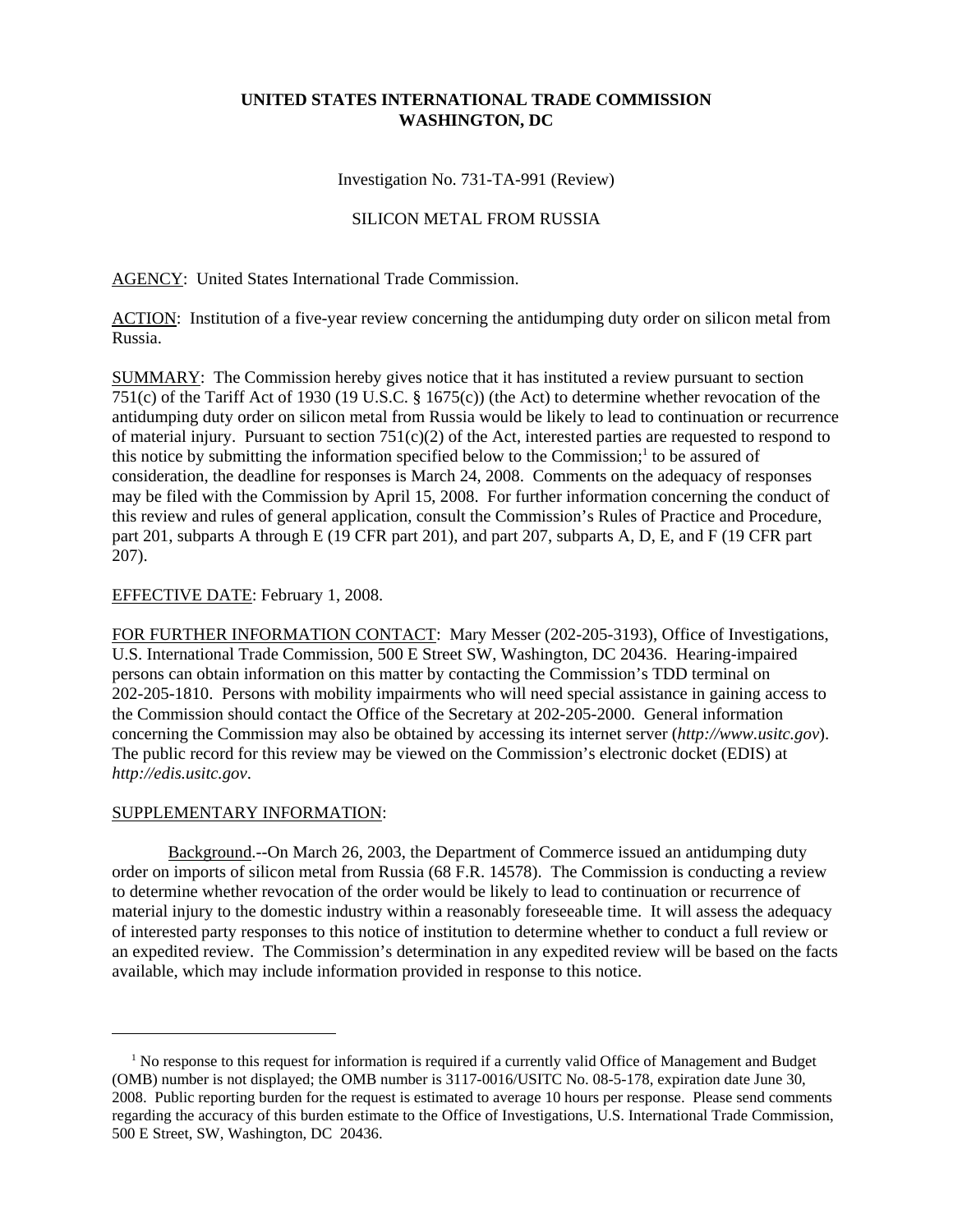Definitions.--The following definitions apply to this review:

- (1) *Subject Merchandise* is the class or kind of merchandise that is within the scope of the five-year review, as defined by the Department of Commerce.
- (2) The *Subject Country* in this review is Russia.
- (3) The *Domestic Like Product* is the domestically produced product or products which are like, or in the absence of like, most similar in characteristics and uses with, the *Subject Merchandise*. In its original determination, the Commission defined the *Domestic Like Product* as all silicon metal, regardless of grade, consistent with Commerce's scope.
- (4) The *Domestic Industry* is the U.S. producers as a whole of the *Domestic Like Product*, or those producers whose collective output of the *Domestic Like Product* constitutes a major proportion of the total domestic production of the product. In its original determination, the Commission defined the *Domestic Industry* as all domestic producers of silicon metal.
- (5) The *Order Date* is the date that the antidumping duty order under review became effective. In this review, the *Order Date* is March 26, 2003.
- (6) An *Importer* is any person or firm engaged, either directly or through a parent company or subsidiary, in importing the *Subject Merchandise* into the United States from a foreign manufacturer or through its selling agent.

Participation in the review and public service list.--Persons, including industrial users of the *Subject Merchandise* and, if the merchandise is sold at the retail level, representative consumer organizations, wishing to participate in the review as parties must file an entry of appearance with the Secretary to the Commission, as provided in section 201.11(b)(4) of the Commission's rules, no later than 21 days after publication of this notice in the *Federal Register*. The Secretary will maintain a public service list containing the names and addresses of all persons, or their representatives, who are parties to the review.

Former Commission employees who are seeking to appear in Commission five-year reviews are reminded that they are required, pursuant to 19 C.F.R. § 201.15, to seek Commission approval if the matter in which they are seeking to appear was pending in any manner or form during their Commission employment. The Commission's designated agency ethics official has advised that a five-year review is the "same particular matter" as the underlying original investigation for purposes of 19 C.F.R. § 201.15 and 18 U.S.C. § 207, the post employment statute for Federal employees. Former employees may seek informal advice from Commission ethics officials with respect to this and the related issue of whether the employee's participation was "personal and substantial." However, any informal consultation will not relieve former employees of the obligation to seek approval to appear from the Commission under its rule 201.15. For ethics advice, contact Carol McCue Verratti, Deputy Agency Ethics Official, at 202-205-3088.

Limited disclosure of business proprietary information (BPI) under an administrative protective order (APO) and APO service list.--Pursuant to section 207.7(a) of the Commission's rules, the Secretary will make BPI submitted in this review available to authorized applicants under the APO issued in the review, provided that the application is made no later than 21 days after publication of this notice in the *Federal Register*. Authorized applicants must represent interested parties, as defined in 19 U.S.C. § 1677(9), who are parties to the review. A separate service list will be maintained by the Secretary for those parties authorized to receive BPI under the APO.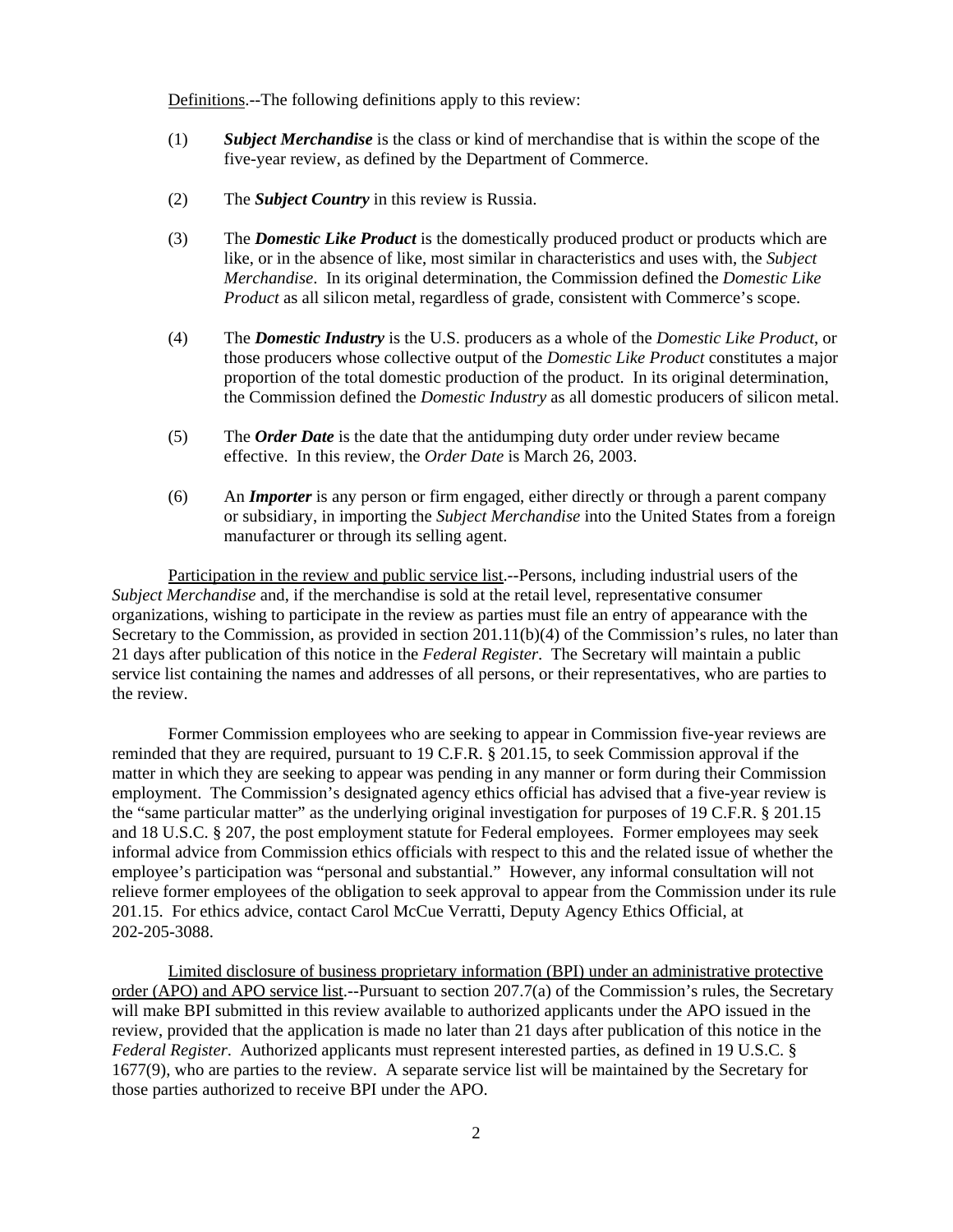Certification.--Pursuant to section 207.3 of the Commission's rules, any person submitting information to the Commission in connection with this review must certify that the information is accurate and complete to the best of the submitter's knowledge. In making the certification, the submitter will be deemed to consent, unless otherwise specified, for the Commission, its employees, and contract personnel to use the information provided in any other reviews or investigations of the same or comparable products which the Commission conducts under Title VII of the Act, or in internal audits and investigations relating to the programs and operations of the Commission pursuant to 5 U.S.C. Appendix 3.

Written submissions.--Pursuant to section 207.61 of the Commission's rules, each interested party response to this notice must provide the information specified below. The deadline for filing such responses is March 24, 2008. Pursuant to section 207.62(b) of the Commission's rules, eligible parties (as specified in Commission rule  $207.62(b)(1)$ ) may also file comments concerning the adequacy of responses to the notice of institution and whether the Commission should conduct an expedited or full review. The deadline for filing such comments is April 15, 2008. All written submissions must conform with the provisions of sections 201.8 and 207.3 of the Commission's rules and any submissions that contain BPI must also conform with the requirements of sections 201.6 and 207.7 of the Commission's rules. The Commission's rules do not authorize filing of submissions with the Secretary by facsimile or electronic means, except to the extent permitted by section 201.8 of the Commission's rules, as amended, 67 Fed. Reg. 68036 (November 8, 2002). Also, in accordance with sections 201.16(c) and 207.3 of the Commission's rules, each document filed by a party to the review must be served on all other parties to the review (as identified by either the public or APO service list as appropriate), and a certificate of service must accompany the document (if you are not a party to the review you do not need to serve your response).

Inability to provide requested information.--Pursuant to section 207.61(c) of the Commission's rules, any interested party that cannot furnish the information requested by this notice in the requested form and manner shall notify the Commission at the earliest possible time, provide a full explanation of why it cannot provide the requested information, and indicate alternative forms in which it can provide equivalent information. If an interested party does not provide this notification (or the Commission finds the explanation provided in the notification inadequate) and fails to provide a complete response to this notice, the Commission may take an adverse inference against the party pursuant to section 776(b) of the Act in making its determination in the review.

INFORMATION TO BE PROVIDED IN RESPONSE TO THIS NOTICE OF INSTITUTION: As used below, the term "firm" includes any related firms.

- (1) The name and address of your firm or entity (including World Wide Web address if available) and name, telephone number, fax number, and E-mail address of the certifying official.
- (2) A statement indicating whether your firm/entity is a U.S. producer of the *Domestic Like Product*, a U.S. union or worker group, a U.S. importer of the *Subject Merchandise*, a foreign producer or exporter of the *Subject Merchandise*, a U.S. or foreign trade or business association, or another interested party (including an explanation). If you are a union/worker group or trade/business association, identify the firms in which your workers are employed or which are members of your association.
- (3) A statement indicating whether your firm/entity is willing to participate in this review by providing information requested by the Commission.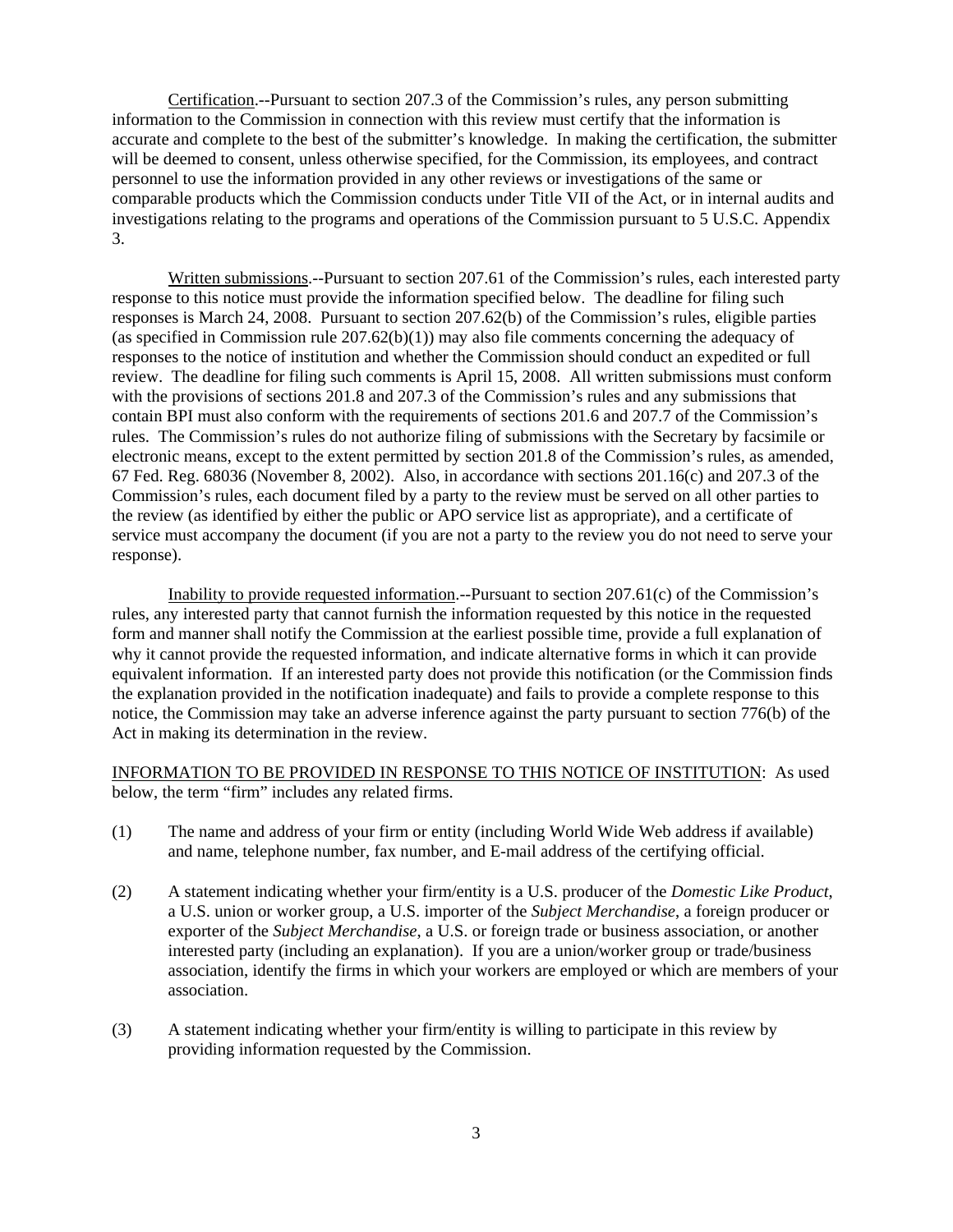- (4) A statement of the likely effects of the revocation of the antidumping duty order on the *Domestic Industry* in general and/or your firm/entity specifically. In your response, please discuss the various factors specified in section 752(a) of the Act (19 U.S.C. §  $1675a(a)$ ) including the likely volume of subject imports, likely price effects of subject imports, and likely impact of imports of *Subject Merchandise* on the *Domestic Industry*.
- (5) A list of all known and currently operating U.S. producers of the *Domestic Like Product*. Identify any known related parties and the nature of the relationship as defined in section  $771(4)(B)$  of the Act (19 U.S.C. § 1677(4)(B)).
- (6) A list of all known and currently operating U.S. importers of the *Subject Merchandise* and producers of the *Subject Merchandise* in the *Subject Country* that currently export or have exported *Subject Merchandise* to the United States or other countries since the *Order Date*.
- (7) If you are a U.S. producer of the *Domestic Like Product*, provide the following information on your firm's operations on that product during calendar year 2007 (report quantity data in short tons and value data in U.S. dollars, f.o.b. plant). If you are a union/worker group or trade/business association, provide the information, on an aggregate basis, for the firms in which your workers are employed/which are members of your association.
	- (a) Production (quantity) and, if known, an estimate of the percentage of total U.S. production of the *Domestic Like Product* accounted for by your firm's(s') production;
	- (b) the quantity and value of U.S. commercial shipments of the *Domestic Like Product* produced in your U.S. plant(s); and
	- (c) the quantity and value of U.S. internal consumption/company transfers of the *Domestic Like Product* produced in your U.S. plant(s).
- (8) If you are a U.S. importer or a trade/business association of U.S. importers of the *Subject Merchandise* from the *Subject Country*, provide the following information on your firm's(s') operations on that product during calendar year 2007 (report quantity data in short tons and value data in U.S. dollars). If you are a trade/business association, provide the information, on an aggregate basis, for the firms which are members of your association.
	- (a) The quantity and value (landed, duty-paid but not including antidumping duties) of U.S. imports and, if known, an estimate of the percentage of total U.S. imports of *Subject Merchandise* from the *Subject Country* accounted for by your firm's(s') imports;
	- (b) the quantity and value (f.o.b. U.S. port, including antidumping duties) of U.S. commercial shipments of *Subject Merchandise* imported from the *Subject Country*; and
	- (c) the quantity and value (f.o.b. U.S. port, including antidumping duties) of U.S. internal consumption/company transfers of *Subject Merchandise* imported from the *Subject Country*.
- (9) If you are a producer, an exporter, or a trade/business association of producers or exporters of the *Subject Merchandise* in the *Subject Country*, provide the following information on your firm's(s') operations on that product during calendar year 2007 (report quantity data in short tons and value data in U.S. dollars, landed and duty-paid at the U.S. port but not including antidumping duties).